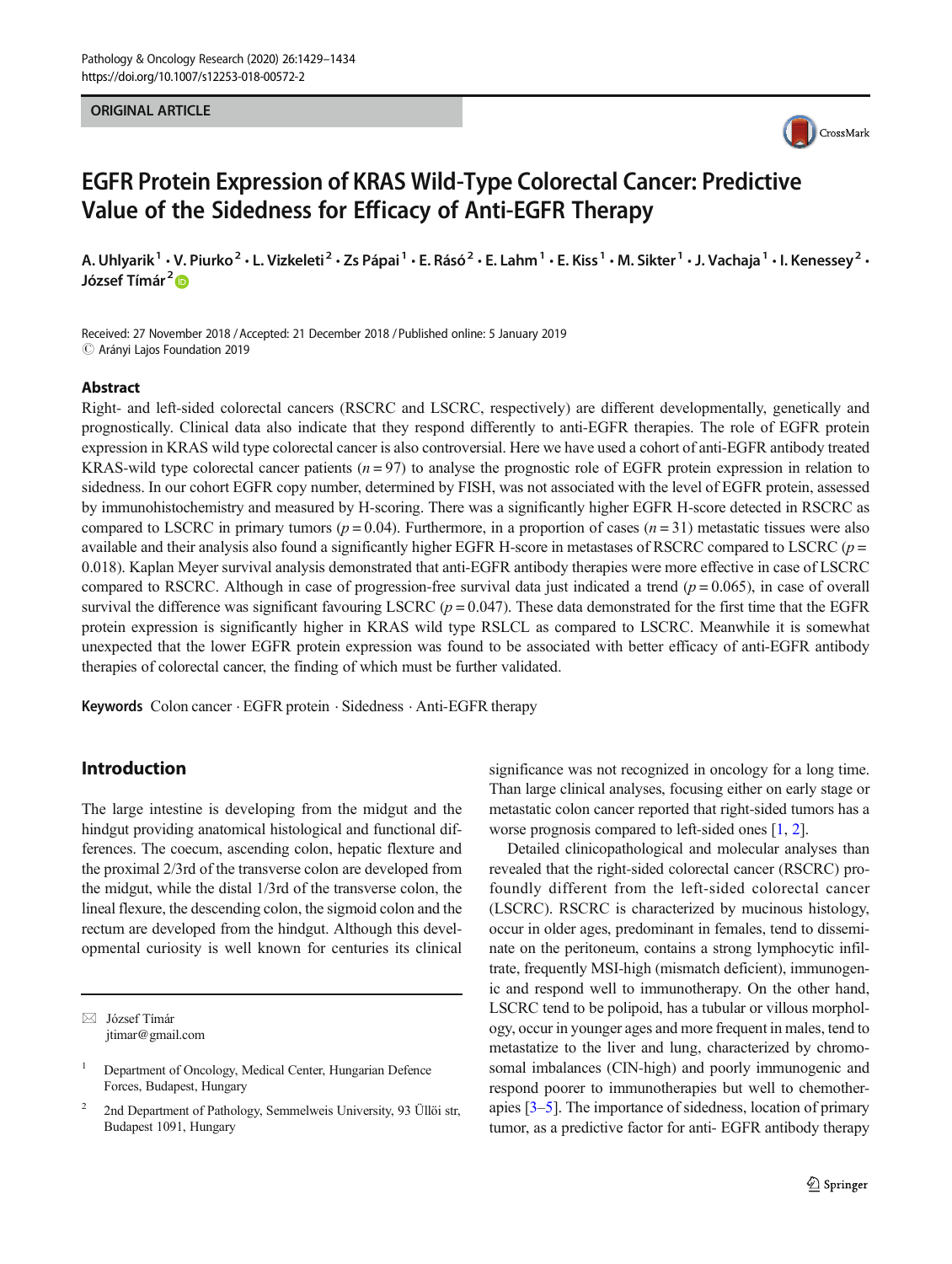<span id="page-1-0"></span>has been confirmed by the results of large clinical trials. In case of right sided tumors the expected PFS and OS are far more worse than in case of left sided location [[6](#page-4-0)–[9](#page-4-0)]. Anti-EGFR- monoclonal antibodies, cetuximab and panitumumab are considered as a part of standard treatment of metastatic colorectal cancer. However, the role of EGFR expression as a predictive factor for anti EGFR treatment is not proven, therefore the RAS mutation status serves as a strong negative predictor. Interestingly the prognostic value of sidedness has not been proven in a cohort of chemotherapy refractory, cetuximab treated metastatic colorectal patients, as the reevaluation of the NCIC CO.17 clinical trial reported [\[7](#page-4-0)] but it was considered as a predictive factor for cetuximab therapy [[8,](#page-4-0) [9\]](#page-4-0).

In a large cohort  $(N = 1424)$  of primary tumors authors have already compared the EGFR protein expression of right and left sided tumors, as a part of comparative molecular analyses of left-sided colon, right-sided colon, and rectal cancers. Using a simple low level positive/negative thresholding they have found that EGFR expression of right sided tumors is significantly higher than left sided ones [\[10\]](#page-4-0). However, this protein expression pattern was not correlated with the corresponding KRAS mutation statuses of tumors. Based on these results we attempted to answer the question if there is a difference between the EGFR expression of the left-, and rightsided tumors, and how it is correlated with the efficacy of anti-EGFR therapies.

# Materials and Methods

## **Patients**

We collected data for analysis of 97 metastatic colorectal cancer patients who received anti EGFR-therapy at the Hungarian Defence Forces Medical Center between 2008 and 2014. The analysis was approved by the local IRB (19/1043). The end of the data collection was defined as16-th August 2017. At that time 5 patient were still alive.

The median age of the 65 male and 32 female was 62,6 years (24–79). The primary tumor was reseceted in 84 cases, and in 13 synchronous metastatic patient only biopsy were performed from the primary. The diagnosis of metastatic disease was considered as synchronous (within 3 months after the diagnosis of primary) in 66 cases and metachronous in 31 cases. The characteristics of location, TNM stage and Grade of the primary tumors, and the sites of their corresponding metastasis are included into Table 1.

Eighty-eight patients were treated with cetuximab-FOLFIRI combination, one with cetuximab- De Gramont and 8 patients with panitumumab monotherapy. The anti-EGFR therapy was administered as second line therapy per cetuximab-FOLFIRI protocol in most of the cases  $(N = 63)$ . In

| Sex                                            |                  | [N]          | [%]      |
|------------------------------------------------|------------------|--------------|----------|
|                                                | Male             | 65           | 67,0     |
|                                                | Female           | 32           | 33,0     |
| Age (years)                                    | Median           | 62,6         |          |
|                                                | Range            | $24 - 79$    |          |
| Primary tumour location                        |                  | [N]          | $[\%]$   |
|                                                | Rectum           | 28           | 28,9     |
|                                                | Rectosigmoid     | 6            | 6,2      |
|                                                | Sigma            | 32           | 33,0     |
|                                                | Descending colon | 7            | 7,2      |
|                                                | Lienal flexure   | 2            | 2,1      |
|                                                | Transverse colon | 4            | 4,1      |
|                                                | Hepatic flexure  | 1            | 1,0      |
|                                                | Ascending colon  | 9            | 9,3      |
|                                                | Coecum           | 8            | 8,2      |
| Primary tumour T                               |                  | [N]          | $[\%]$   |
|                                                | NA               | 12           | 12,4     |
|                                                | 1                | $\mathbf{0}$ | $_{0,0}$ |
|                                                | $\overline{2}$   | 7            | 7,2      |
|                                                | 3                | 59           | 60,8     |
|                                                | $\overline{4}$   | 19           | 19,6     |
| Primary tumour N                               |                  | [N]          | [%]      |
|                                                | NA               | 12           | 12,4     |
|                                                | $\mathbf{0}$     | 23           | 23,7     |
|                                                | 1                | 30           | 30,9     |
|                                                | 2                | 31           | 32,0     |
|                                                | 3                | 1            | 1,0      |
| Primary tumour grade                           |                  | [N]          | $[\%]$   |
|                                                | NA               | 8            | 8,2      |
|                                                | 1                | 4            | 4,1      |
|                                                | 2                | 66           | 68,0     |
|                                                | 3                | 19           | 19,6     |
| Time of the diagnosis<br>of metastatic disease |                  | [N]          | $[\%]$   |
|                                                | Synchron         | 66           | 68,0     |
|                                                | Metachron        | 31           | 32,0     |
| Organs involoved,                              |                  | [N]          | $[\%]$   |
| diagnosis by CT                                | Liver            | 48           | 49,5     |
|                                                | Lung             | 9            | 9,3      |
|                                                | Peritoneum       | 7            | 7,2      |
|                                                | Soft tissue      | 1            | 1,0      |
|                                                | Stomach          | 1            | 1,0      |
|                                                |                  |              |          |

8 cases it was delivered as first line therapy. All other patients  $(N = 26)$  were treated anti-EGFR treatment in later lines.

#### Left-Right Deffinition

Right-sided CRC (RSCRC) was defined as primary tumors originating in the appendix, cecum, ascending colon, hepatic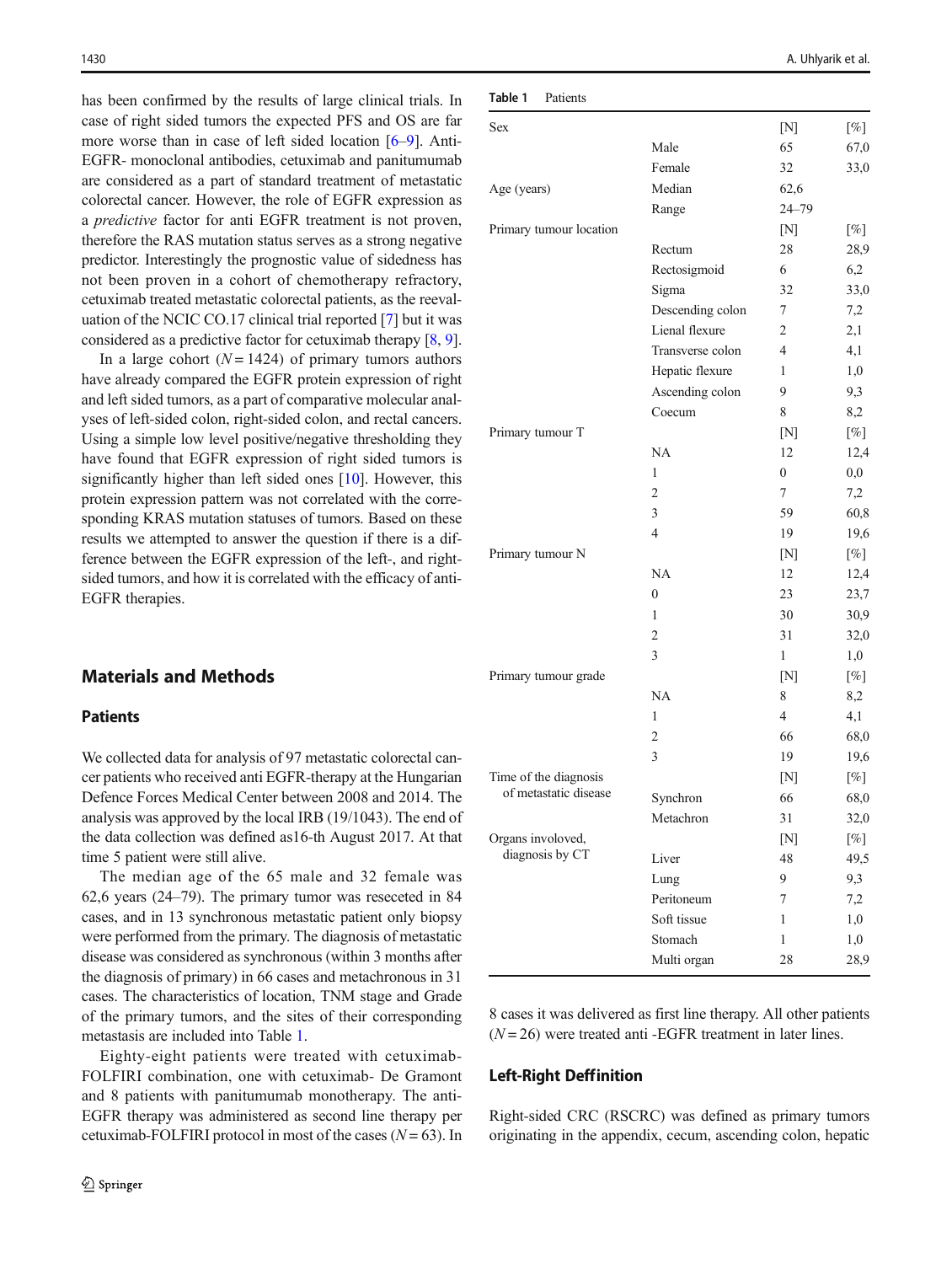flexure, or transverse colon. Primary tumors originating in the splenic flexure, descending colon, sigmoid colon, or rectum were classified as left-sided CRC (LSRCRC) according to the stratification was used for the evaluation of the role of sidedness in Crystal and Fire-3 [\[6\]](#page-4-0).

# KRAS Mutation Testing

Primary or metastatic FFPE samples have been macrodissected for optimal tumor tissue content, the tumor/ normal ratio was determined under light microscope and were tested for KRAS exon2 mutation as described [[11](#page-4-0)].

#### EGFR Protein Expression

EGFR protein expression of colorectal cancer tissues was determined by immunohistochemistry on Benchmark Ultra automatic stainer (Ventana, Tucson, Ar). EGFR protein was detected by the Ventana Confirm anti-EGFR and Ultraview Universal DAB detection kits. Membranous EGFR protein expression level of tumor cells was determined by light microscopy by evaluating the % of positive cells and the intensity of the reaction in the range of 1–3 applying the industrial standard H-score (0–300) semiquantitative methodology [[12\]](#page-4-0).

## Evaluation of EGFR Gene Copy Number Using Interphase Fluorescence In Situ Hybridization (iFISH)

iFISH analysis was used to evaluate the copy number status of EGFR gene. 5 μm-thick FFPE tissue sections were mounted onto Superfrost Plus positively charged slides, deparaffinized and rehydrated in distilled water. For antigen retrieval, sections were incubated in citric acid-based antigen unmasking solution (Vector Laboratories, Inc. Burlingame, CA, USA) at 95 °C for 20 min. Sections were then incubated in Triton X-100 (AppliChem GmbH, Ottoweg 4, 64,291 Darmstadt, Germany) –SSC solution at 65 °C for 30 min to lyse cells, following by the digestion in pepsin solution for 12 min at 37 °C, and washing twice in SSC for 5–5 min. ZytoLight® FISH-Tissue Implementation Kit (ZytoVision GmbH, Bremerhaven, Germany) was used in prehybridizational steps. Sections were air-dried prior to denaturation at 73 °C for 10 min. Hybridization was performed using 7 μl of ZytoLight SPEC EGFR/CEN 7 Dual Color Probe (ZytoVision Gmbh, Bremerhaven, Germany) per slide at 37 °C overnight in an automated hybridization chamber (ZYTOMED Systems GmbH Berlin, Germany). Slides were then washed in buffer SSC for 30 min at 45 °C to remove unbound probes, rinsed in water for 10 min and air-dried. Cell nuclei were counterstained with DAPI in antifade solution (Vector Laboratories, Inc. Burlingame, CA, 94010, USA). The Leica DM RXA fluorescent microscope equipped with Leica DFC 365FX highperformance CCD camera (Leica Microsystems GmbH,

Wetzlar, Germany) and appropriate filters was used to evaluate the hybridization results. Areas with well-separated cell nuclei and overall good hybridization signals were selected for analysis. Minimum two FISH images per case were digitally captured at 63x magnification. For each case, green (EGFR) and red (CEN7 centromeric region) fluorescent signals were counted separately in at least 50 non-overlapping interphase nuclei. Based on these data, the following parameters were calculated: average EGFR copy number/cell, average CEN7 copy number/ cell, EGFR/CEN7 ratio, average EGFR copy number/cell in amplified cell population, and percentage of polysomic or amplified cells.

#### Statistical Analysis

H-score of EGFR (left vs. right) was analyzed by Mann-Whitney test. Overall and progression-free survival analyses were done using the Kaplan-Meier method. Overall and progression-free survival intervals were determined as the time period from initial diagnosis to the time of death and prognosis, respectively. The comparison between survival functions for different strata was assessed with the log-rank statistics. Statistical significance level was determined when P values were < 0.05. Statistical analysis was performed using Statistica 12.0 software (StatSoft, Tulsa, OK).

# Results

KRAS wild type RSCRC composed the majority of our 97 patient cohort (Table [1\)](#page-1-0). EGFR H-scores were broadly distributed in KRAS-wt primary as well as metastatic tumors (Fig. [1](#page-3-0)) from 0 to 300. In selected small proportion of the cases  $(n = 7)$ we have compared the EGFR copy numbers (CN) in tumor cells to the corresponding EGFR protein scores looking for association. We have found that in these cases CN/cell varied between 1.9 (diploid) and 5.04 (amplified) and the EGFR Hscores between 5 to 250 without any clear association. Extremely low protein scores have been associated with amplified tumors and high scores with near diploid statuses. (Table [2](#page-3-0).)

Next we have evaluated the EGFR-H-scores of KRAS-wt RS- and LS-CRCs. Analysis was performed on primary tumors as well as on their metastases. (Fig[.2](#page-3-0).) In case of the primary tumors we have found that the EGFR H-scores of the LSCRC is significantly lower than the RSCRC ( $p =$ 0.04). (Fig[.2](#page-3-0)a) It came as surprise, that a similar comparison of the right-sided tumor metastases to the left-sided ones also indicated that the EGFR scores of left-sided CRCs are significantly lower than the right-sided ones.  $(p = 0.018)$  (Fig[.2](#page-3-0)b).

Finaly, we have analysed the survival of RS- and LSCRC patients treated with anti-EGFR antibody therapies using Kaplan-Meyer analysis. (Fig.[3](#page-4-0)) In both cases RSCRC patients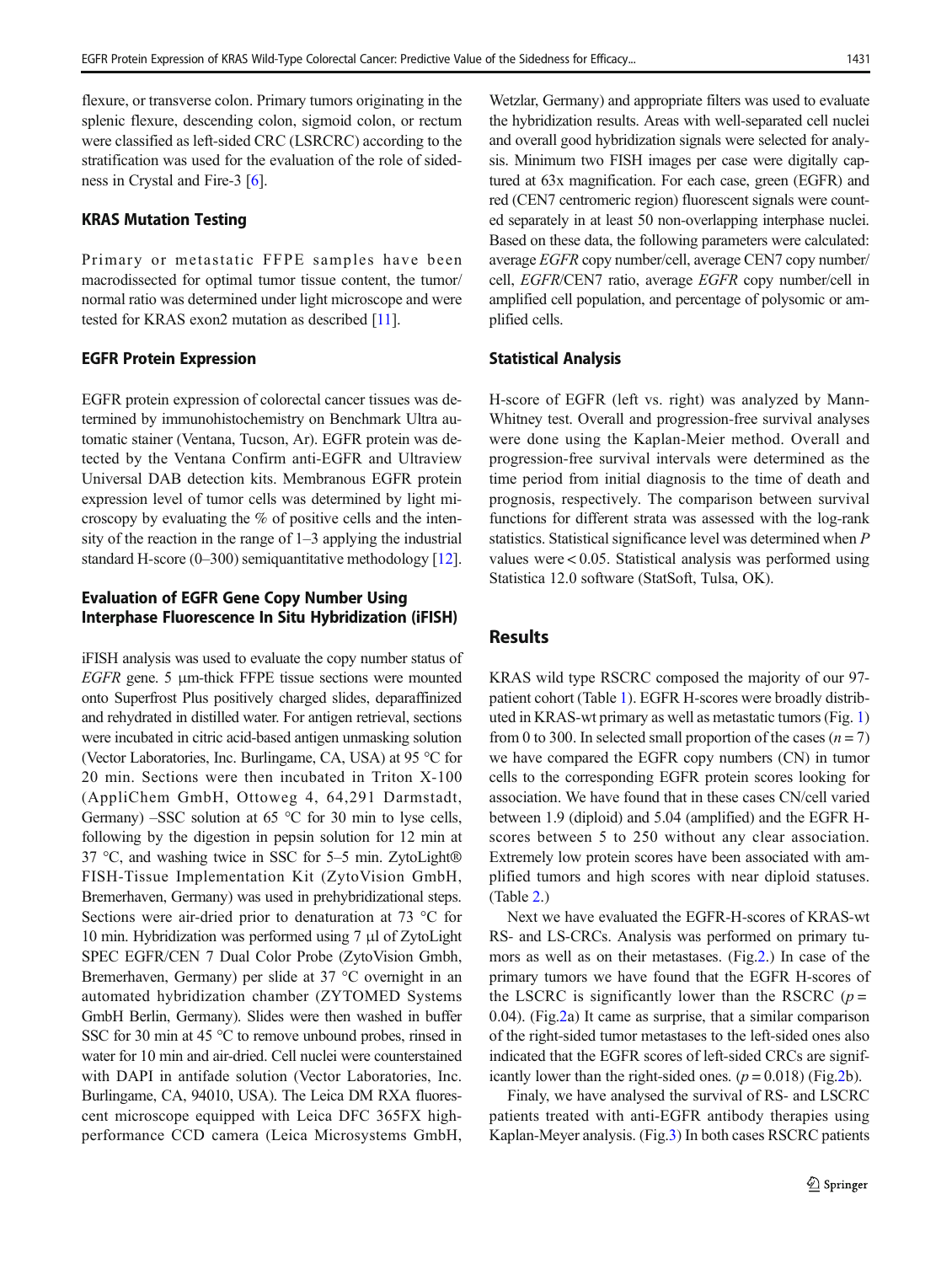<span id="page-3-0"></span>



Fig. 1 EGFR protein detection in CRC by immunohistochemistry. a Primary tumor of low EGFR protein expressor LSCRC (H-score = 61). Note the occasional tumor cell membrane positivity (brown colour) at the invasion edges. b Lung metastasis of a RSCRC characterized by high EGFR protein expression in the majority of tumor cells (H-score = 263). Bar =200 μm. LSCRC = left-sided colorectal cancer, RSCRC = rightsided colorectal cancer

have a poorer survival with significant difference found for overall survival (OS, Fig[.3](#page-4-0)b) ( $p = 0.04$ ) and close trend for progression-free survival (PFS, Fig3a)  $(p = 0.064)$ . These differences can be translated to median survival in days: in case of PFS of LSRCR the median was 189d as compared to 117d

Table 2 Lack of association between the EGFR copy number and EGFR protein H-score in KRASwt colorectal cancer cases

| Case No        | H-score | EGFR CN/ tumor cell | $\%$ of tumor cells<br>with amplified EGFR |
|----------------|---------|---------------------|--------------------------------------------|
| $\mathbf{1}$   | 5       | 4.44                | 22.81                                      |
| $\overline{2}$ | 25      | 1.9                 | 0                                          |
| 3              | 30      | 4.77                | 13.33                                      |
| $\overline{4}$ | 70      | 4.08                | 5.77                                       |
| 5              | 70      | 4.26                | 40.0                                       |
| 6              | 200     | 2.73                | 16.13                                      |
| 7              | 250     | 5.04                | 7.69                                       |

 $CN = copy$  number, EGFR amplification = EGFR/cen7 ratio > 2

Fig. 2 Comparison of EGFR protein expression levels of right- and leftsided colorectal cancers measured by H-scoring. a Comparison of primary tumors ( $n = 97$ ). **b** Comparison of metastases ( $n = 31$ ). Data are expressed as mean ± SD. \*  $p = 0.04(A)$ , \* \*  $p = 0018(B)$ 

(RSCRC) and in case of OS of LSCRC the median was 423d as compared to 265d (RSCRC).

# **Discussion**

Our study confirmed those previous reports that metastatic KRAS-wt LSCRC respond significantly better to anti-EGFR antibody therapy than RSCRC [[6](#page-4-0)–[9](#page-4-0)]. This is a unique characteristics of LSCRC since there is no difference in response to anti-VEGF antibody therapy, [\[13](#page-5-0)] raising the issue of a selective EGFR-signaling related pathomechanism which is independent of RAS mutation. Previous study analysed the molecular profiles of LSCRC as compared to RSCRC and using a  $simple \pm thresholding$  it was found an increased EGFR protein expression in the RSCRC as compared to LSCRC, however an association with KRAS mutation status was not performed [\[10](#page-4-0)]. Here we were able to study the EGFR protein expression of KRAS-wt CRC. We have used a semi-quantitative mea-surement of H-scoring for EGFR protein assessment [[12\]](#page-4-0). Our data confirmed that RSCRC has a significantly higher EGFR protein expression level than LSCRC even in case of KRAS-wt setting. However, we have an access to metastatic tissues as well and that analysis also indicated that even in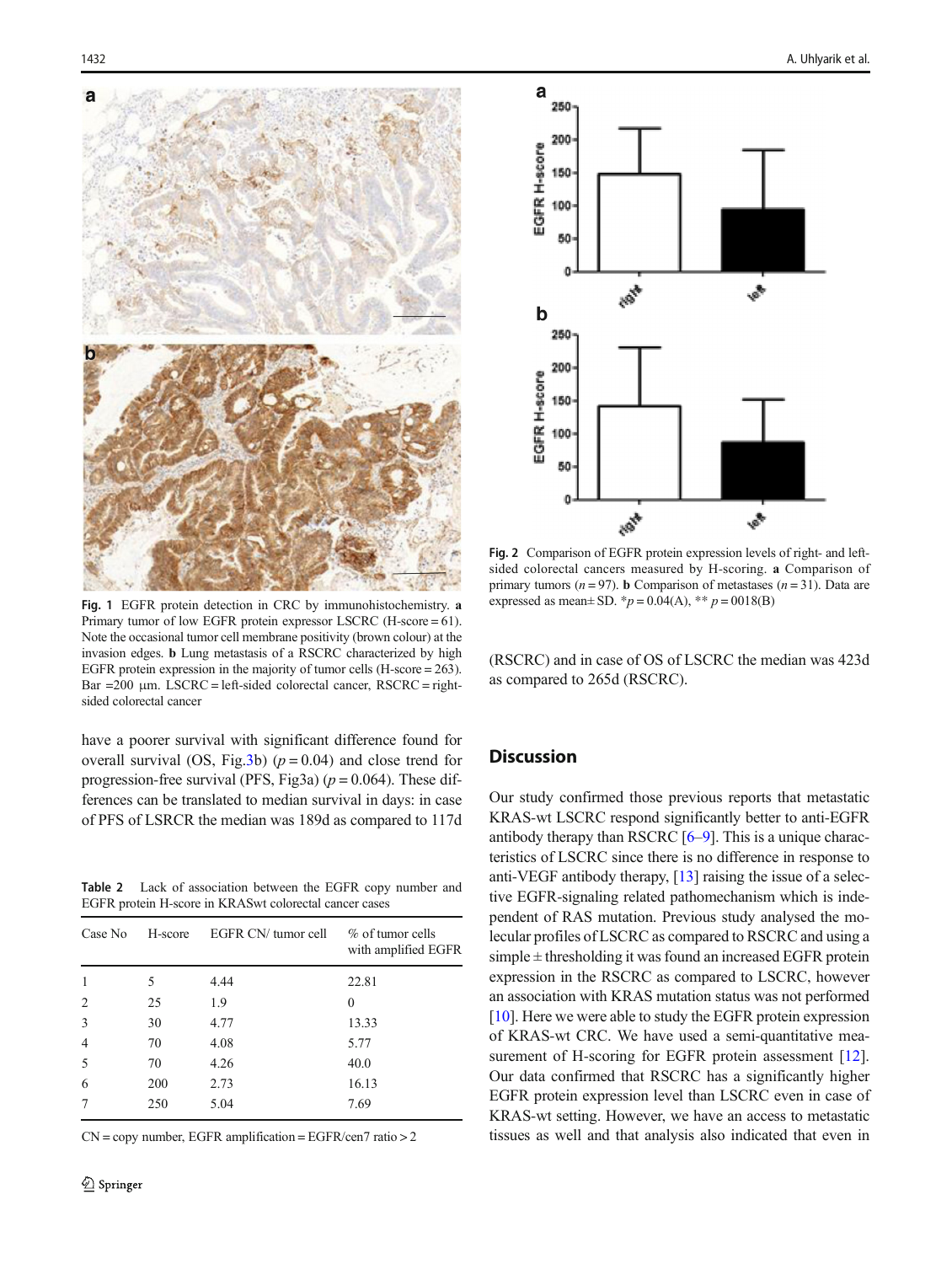<span id="page-4-0"></span>

Fig. 3 Survival of colorectal cancer patients treated with anti-EGFR antibody therapies (Kaplan-Meier analysis). a Presentation of progression free survival.  $p = 0.065$ . **b** Presentation of overall survival.  $p = 0.047$ . Y axis: Cummulative proportion surviving, X axis = days. Circules: left-sided tumors, dotted line: right-sided tumors

visceral tumor metastases RSCRC maintains a higher EGFR protein expression level as compared to LSCRC. Previous study suggested the association between EGFR copy number, EGFR protein level and efficacy of anti-EGFR treatment [[14\]](#page-5-0). In our cohort we were not able to found any correlation between EGFR copy number and EGFR protein levels.

Our observations on the other hand, are relatively unexpected since in our cohort a higher EGFR protein expression was found to be associated with a significantly poorer efficacy of anti-EGFR antibody therapies measured by PFS and OS. Previous data already discredited EGFR protein expression as a predictive marker for anti-EGFR therapies in CRC [\[15](#page-5-0)]. Even there is a report which found that EGFR protein expression is a negative predictor of the anti-EGFR therapies in CRC [\[16](#page-5-0)]. Another study also documented that EGFR-negative CRC can respond to anti-EGFR antibody therapy [\[17\]](#page-5-0). Our cohort is not qualified to analyse wheather EGFR protein expression of CRC is a strong negative prognostic factor or a negative predictive factor for anti-EGFR antibody therapies. Therefore further studies are needed to clarify these issues.

Acknowledgements This work was supported by MKOT (AU), NKFIH K-116151 (JT) and NVKP-16-1-2016-0004.

#### Compliance with Ethical Standards

Conflict of Interest The authors do not report any conflict of interest concerning this manuscript.

Publisher's Note Springer Nature remains neutral with regard to jurisdictional claims in published maps and institutional affiliations.

## **References**

- 1. Petrelli F, Tomasello G, Borgonovo K, Ghidini M, Turati L, Dallera P, Passalacqua R, Sgroi G, Barni S (2017) Prognostic survival associated with left-sided vs right-sided colon cancer: a systematic review and meta-analysis. JAMA Oncol 3:211–219
- 2. Warschkow R, Sulz MC, Marti L, Tarantino I, Schmied BM, Cerny T, Güller U (2016) Better survival in right-sided versus left-sided stage I - III colon cancer patients. BMC Cancer 16:554
- 3. Baran B, Ozupek NM, Tetik YN, Acar E, Bekcioglu O, Baskin Y (2018) Difference between left-sided and right-sided colorectal cancer: a focused review of literature. Gastroenterol Res 11:264–273
- 4. Loree JM, Pereira AAL, Lam M, Willauer AN, Raghav K, Dasari A, Morris VK, Advani S, Menter DG, Eng C, Shaw K, Broaddus R, Routbort MJ, Liu Y, Morris JS, Luthra R, Meric-Bernstam F, Overman MJ, Maru D, Kopetz S (2018) Classifying colorectal cancer by tumor location rather than sidedness highlights a continuum in mutation profiles and consensus molecular subtypes. Clin Cancer Res 24:1062–1072
- 5. Dienstmann R, Vermeulen L, Guinney J, Kopetz S, Tejpar S, Tabernero J (2017) Consensus molecular subtypes and the evolution of precision medicine in colorectal cancer. Nat Rev Cancer 17: 79–92
- 6. Tejpar S, Stintzing S, Ciardiello F, Tabernero J, van Cutsem E, Beier F, Esser R, Lenz HJ, Heinemann V (2017) Prognostic and predictive relevance of primary tumor location in patients with RAS wild-type metastatic colorectal cancer: retrospective analyses of the CRYSTAL and FIRE-3 trials. JAMA Oncol 3:194–201
- 7. Brule SY, Jonker DJ, Karapetis CS et al (2015) Location of colon cancer (right-sided versus left-sided) as a prognostic factor and a predictor of benefit from cetuximab in NCIC CO.17. Eur J Cancer 51:1405–1414
- 8. Li D, Fu Q, Li M, Yin C, Zhao J, Li F (2017) Primary tumor site and anti-EGFR monoclonal antibody benefit in metastatic colorectal cancer: a meta-analysis. Future Oncol 13:1115–1127
- 9. Cao DD, Xu HL, Xu XM, Ge W (2017) The impact of primary tumor location on efficacy of cetuximab in metastatic colorectal cancer patients with different KRAS status: a systematic review and meta-analysis. Oncotarget 8:53631–53641
- 10. Salem ME, Weinberg BA, Xiu J et al (2017) Comparative molecular analyses of left-sided colon, right-sided colon, and rectal cancers. Oncotarget 8:86356–86368
- 11. Cserepes M, Gy O, Lohinai Z et al (2014) Subtype-specific KRAS mutations in advanced lung adenocarcinoma: a retrospective study of patients treated with platinum-based chemotherapy. Eur J Cancer 50:1819–1828
- 12. Hirsch FR, Varella-Garcia M, Bunn PA et al (2003) Epidermal growth factor receptor in nonsmall-cell lung carcinomas: